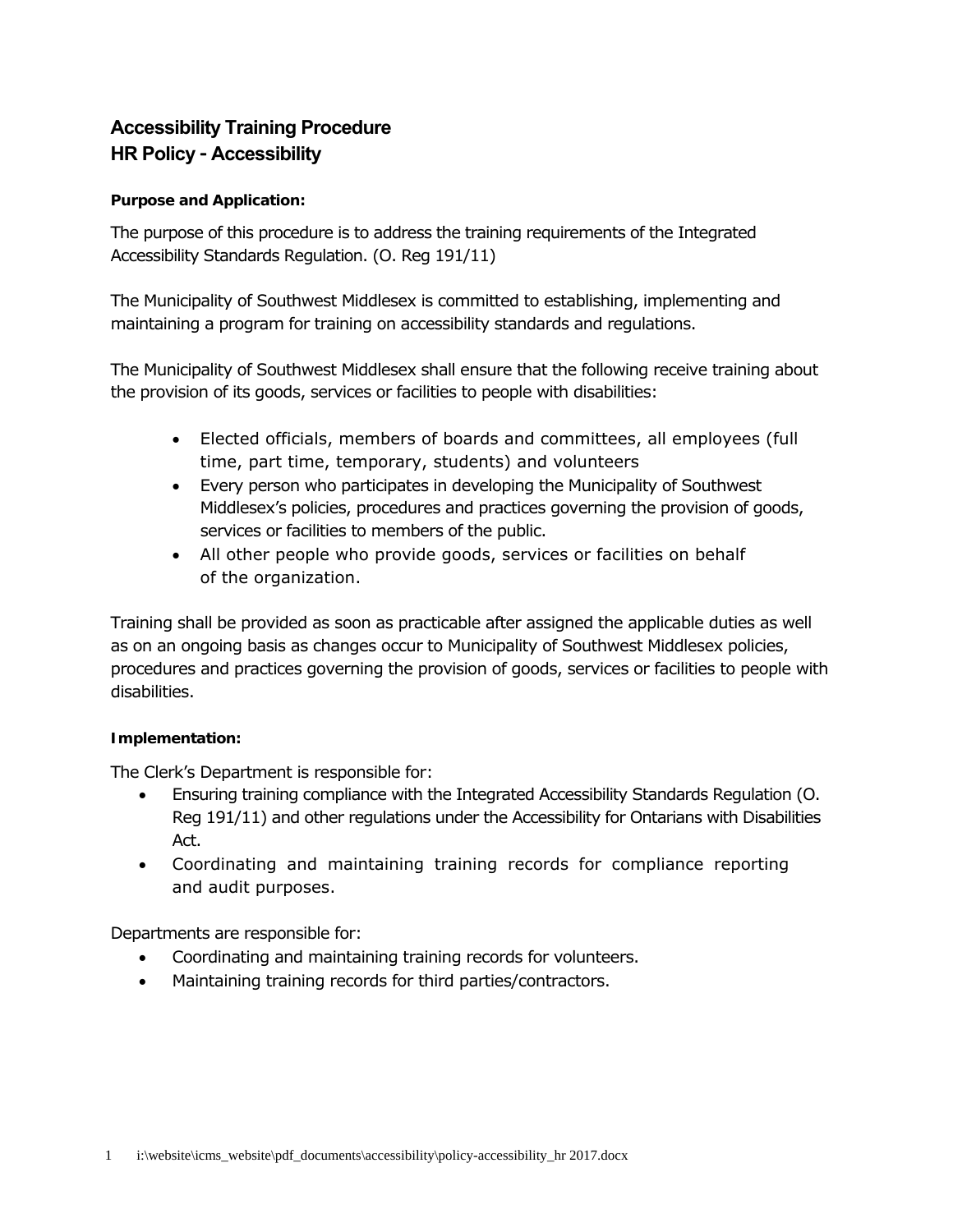## **Accessibility Feedback Procedure HR Policy - Accessibility**

## **Purpose and Application:**

The purpose of this procedure is to establish a process to enable members of the public to comment on the goods, services or facilities offered by the Municipality of Southwest Middlesex.

## **Implementation:**

The Municipality of Southwest Middlesex welcomes public input as feedback helps to identify areas where changes need to be considered and ways in which the Municipality of Southwest Middlesex can improve the delivery of goods, services and facilities.

The Municipality of Southwest Middlesex is committed to establishing, implementing and maintaining a process for receiving and responding to feedback about how to enhance the provision of goods, services and facilities to people with disabilities.

All staff should be advising those who want to provide feedback related to Municipality of Southwest Middlesex goods, services or facilities to fill out a Customer Service Feedback Form.

## **To Submit Feedback:**

If a member of the public wants to provide feedback regarding the goods, services or facilities they have received:

- The member of the public with the concern should have a discussion with the staff member who is involved in the situation where possible.
	- o Should discussion not resolve the complaint or the member of the public is uncomfortable discussing the issue with the staff member, the member of the public should fill out a Feedback Form.
- Staff will assist the member of the public with providing feedback, when requested.
- The information to be provided should include the date, a description of feedback, any suggestions by the member of the public on how to resolve if there was an issue and personal contact information if they want to be contacted with a response.
- The form shall be forwarded to the Municipality of Southwest Middlesex Clerk who will forward to the appropriate Manager responsible for the Department and the Accessibility Coordinator.
- The Manager will attempt to resolve the complaint in a timely manner, with the assistance of the Accessibility Coordinator, as required.
- If the member of the public has requested a response, the staff should include:
	- o An explanation of how the suggestion will be implemented;
	- o Whether further investigation is necessary;
	- o The reason if the Municipality of Southwest Middlesex is unable to resolve the matter or implement the suggestion; and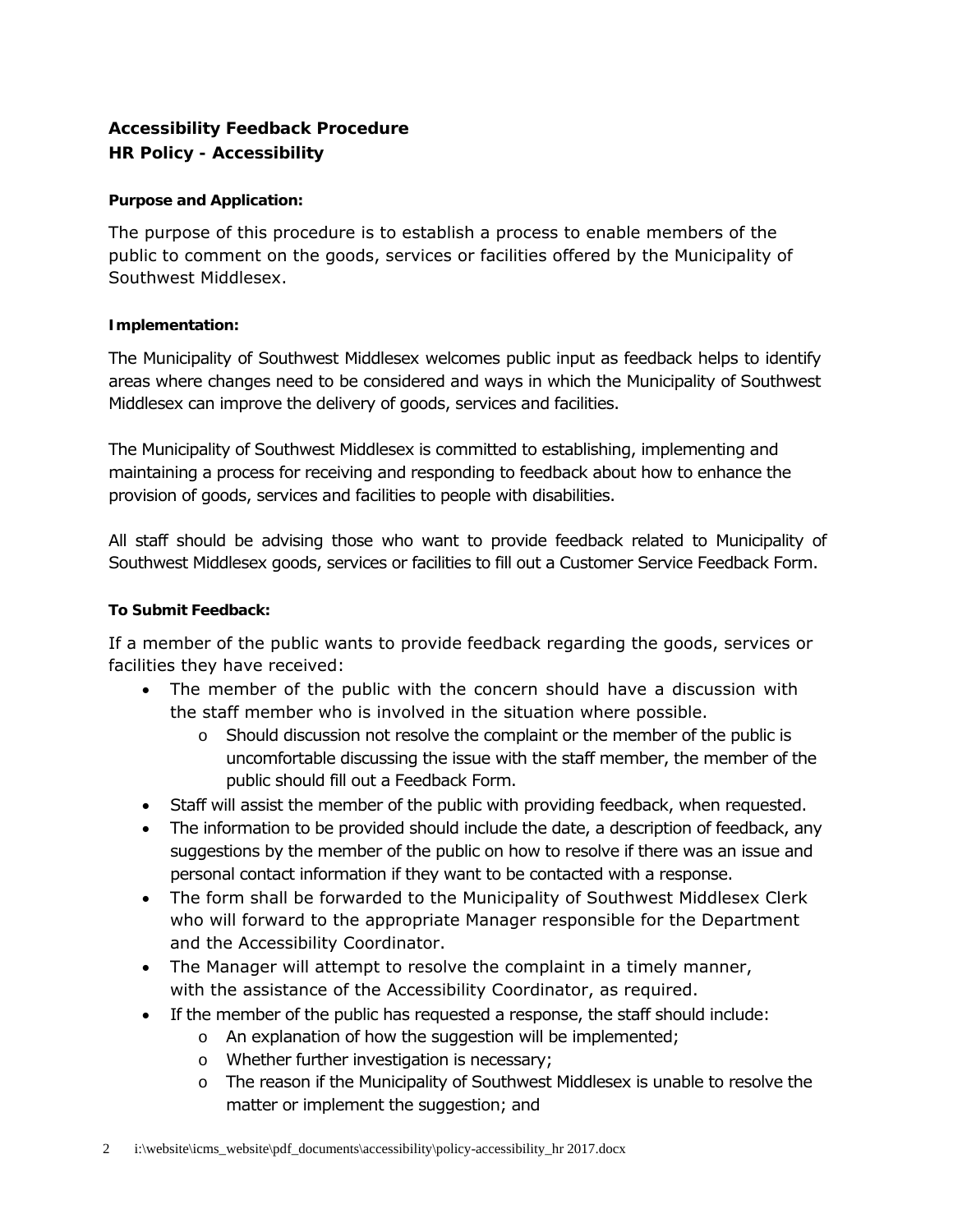o What other steps may be taken to improve the service.

## **When Requesting Feedback from the Public:**

If the Municipality of Southwest Middlesex is requesting feedback from the public, it shall ensure that materials associated with the feedback process can be made available in an accessible format or with a communication support, upon request.

Refer to the Accessible Formats and Communication Support Procedure for more information.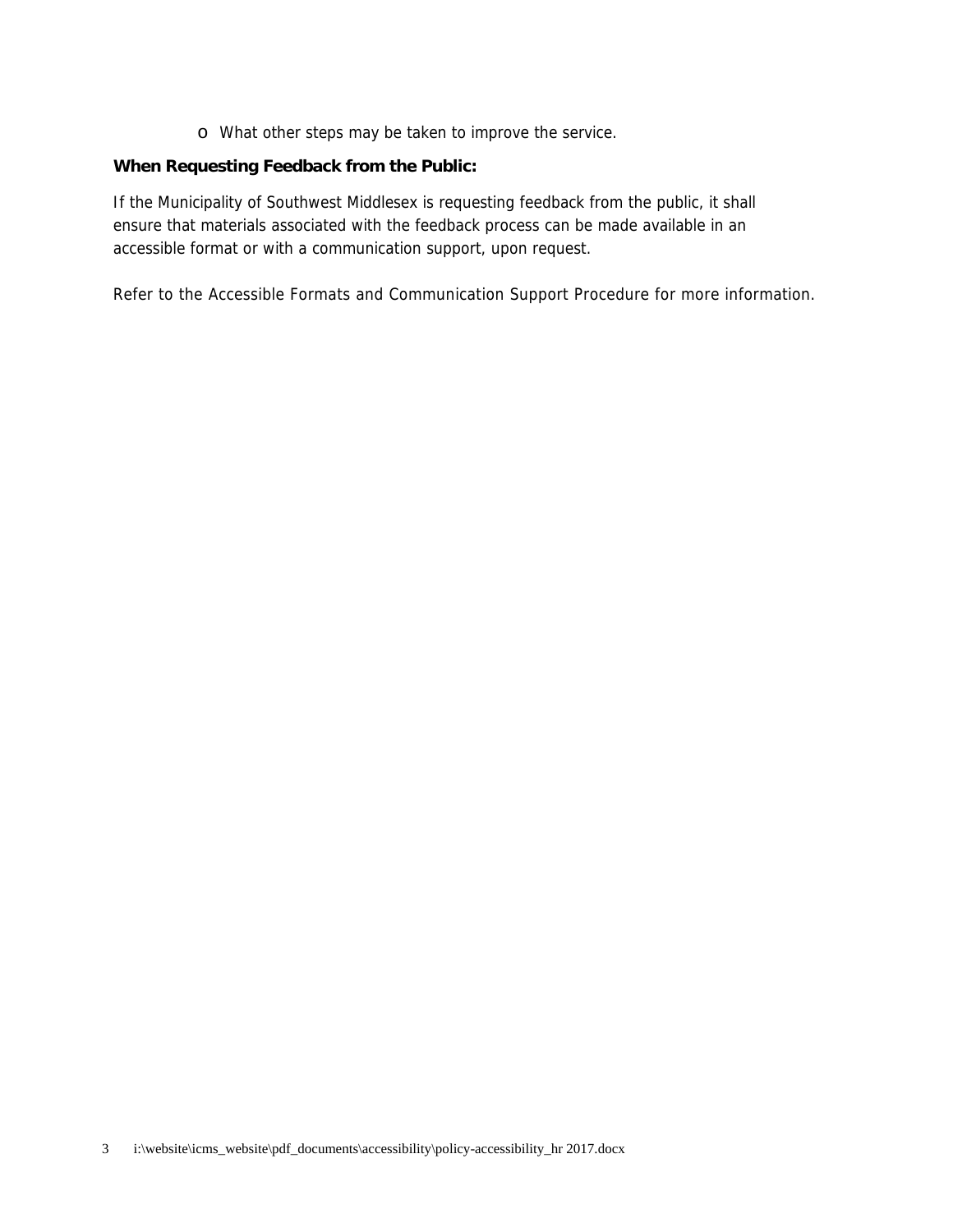## **Support Person Procedure HR Policy ‐ Accessibility**

## **Purpose:**

To ensure a safe and welcoming environment for people with disabilities and their support workers. Staff shall ensure that accessible customer service is provided to all customers in accordance with this procedure and HR Policy 5.01.

To welcome people with disabilities and their support persons in Municipality of Southwest Middlesex-owned or operated facilities.

#### **Definition:**

Support person:

A support person, in relation to a person with a disability, another person who accompanies him or her in order to help with communication, mobility, personal care or medical needs or with access to goods, services or facilities.

## Examples:

A support person may provide transportation, communication, interpretation services or help with daily activities. A support person does not necessarily have to be a paid individual.

#### **Implementation:**

- People with disabilities are permitted to be accompanied by their support person in areas/premises that are open to the public, when accessing goods, services or facilities owned or operated by the Municipality of Southwest Middlesex.
- Where fees for services are charged, staff shall ensure that the fee is waived for the support person.
- If there is confidential information to be disclosed, consent must be received from the person with the disability.
- The Municipality reserves the right to request a person with a disability be accompanied by a support person when on Municipality owned or operated facilities, but only after consulting with the person and considers the available evidence, the Municipality determines that because of a health and safety risk a person would benefit from attending with a support person. In this situation, employees must:
	- $\circ$  Support the person to the best of their ability while respecting the dignity of the individual; and
	- o Contact their supervisor after the support is requested.
	- o Supervisors/Managers are to contact the Accessibility Coordinator to discuss how the individual can be supported.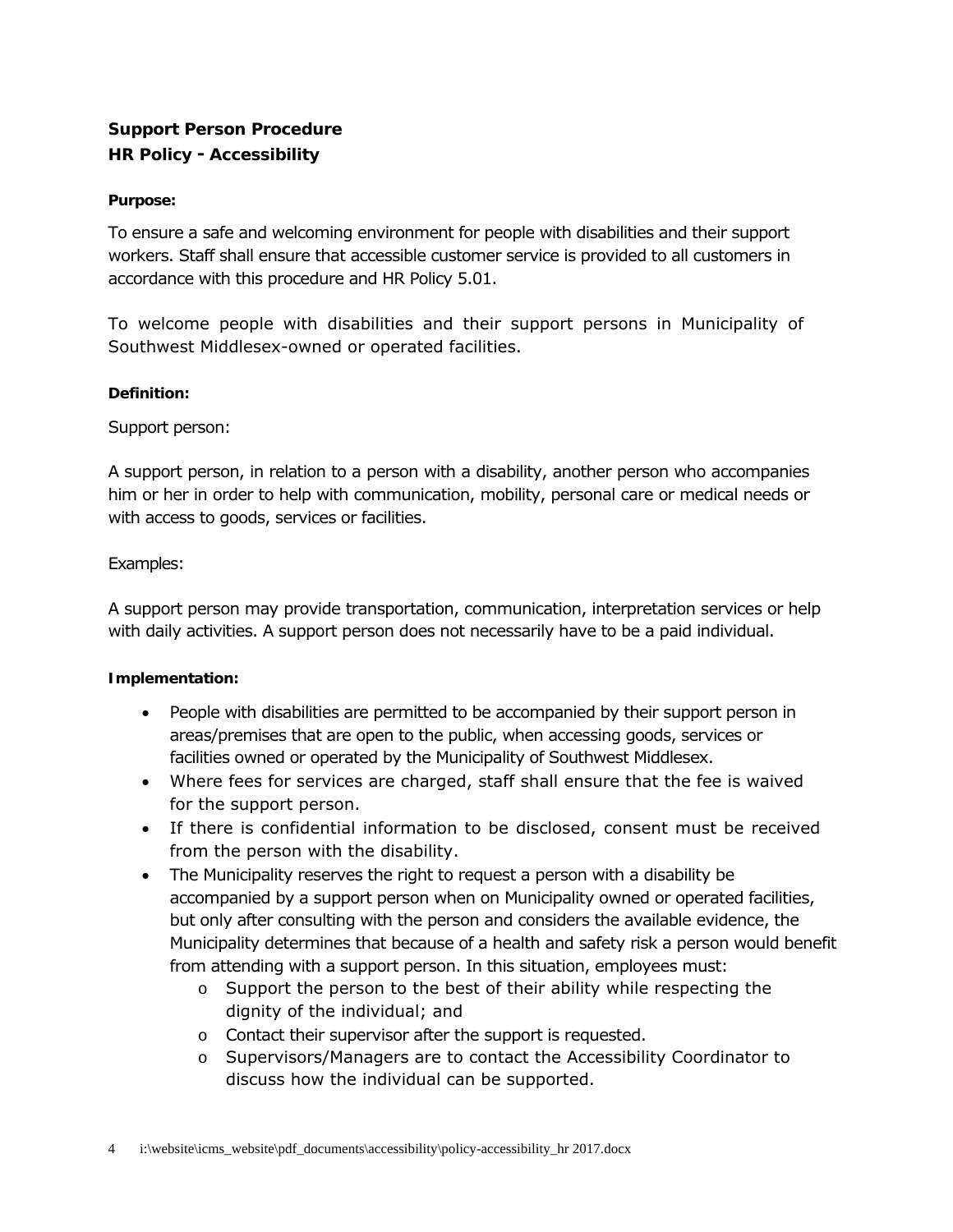**In the event that the Municipality requires that a support person be present, the following criteria shall be used when consulting the customer:** 

- **o There is a possibility of a significant risk to the health and safety of the customers or others.**
- **o The risk cannot be eliminated or reduced by other means.**
- **o The assessment of the risk is based on consideration of the duration of the risk, the nature and severity of the potential harm, the likelihood that the potential harm will occur, and the imminence of the potential harm.**
- **o The risk assessment should be based on the individual's actual and apparent characteristics, not on generalizations, misperceptions, ignorance or fears about a disability.**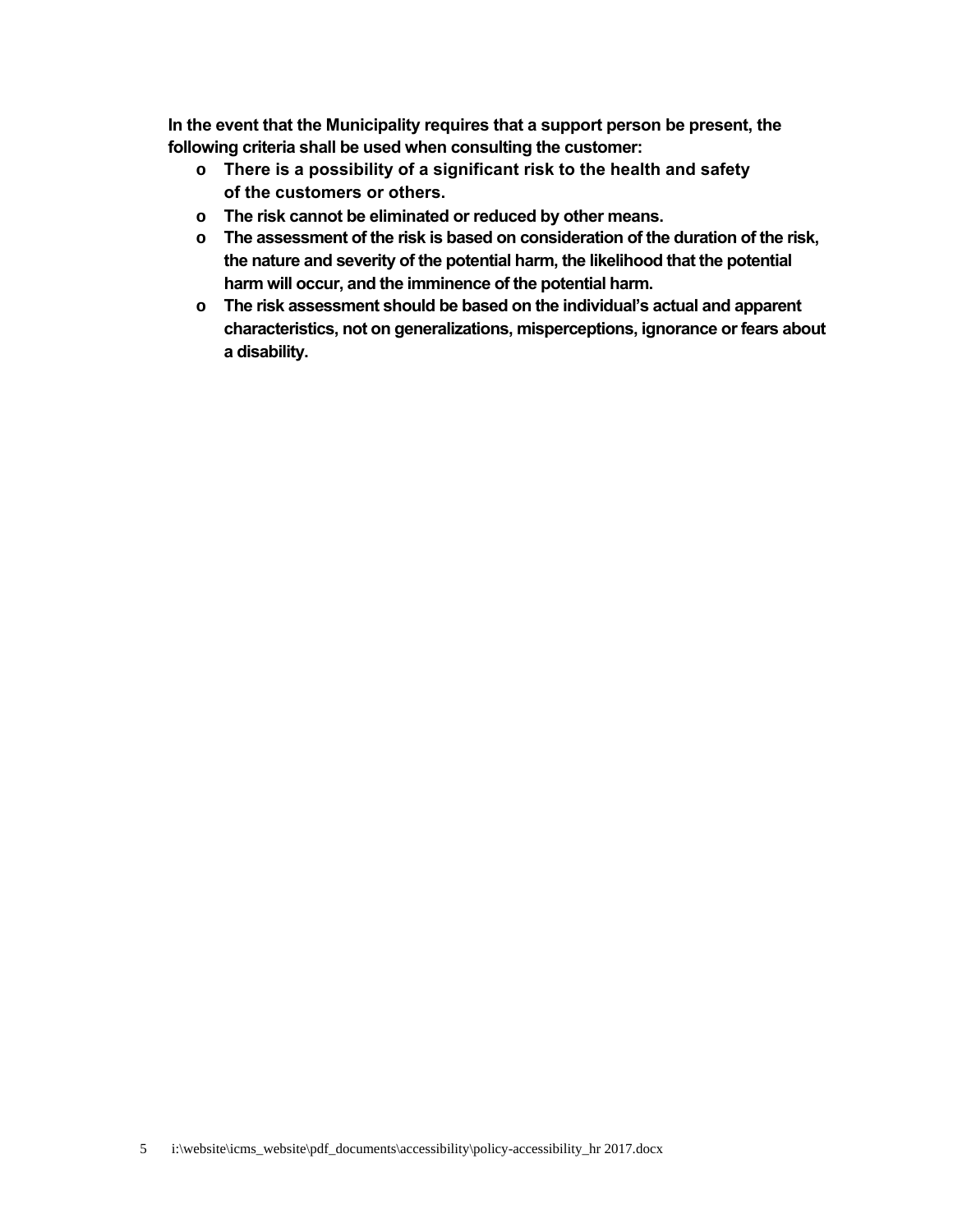## **Request for Accessible Format or Communication Support Procedure HR Policy - Accessibility**

## **Application**

This procedure applies to Municipality employees, volunteers and other persons or organizations that provide goods, services or facilities to the public or other third parties on behalf of the Municipality, in accordance with the Integrated Accessibility Regulation developed under the *Accessibility for Ontarians with Disabilities Act* (AODA), 2005, and in support of the Municipality of Southwest Middlesex's Corporate Accessibility Policy. (HR Policy 5.01)

This procedure applies to all materials and communications products produced or purchased (e.g. consultant reports) by the Municipality for release to the public. It does not apply to products and product labels, unconvertible information, or information that the Municipality does not control directly or indirectly through a contractual relationship.

Each publication should be produced in such a way as to reduce barriers in the original document. Adaptation to another format can be accommodated easily and quickly when accessibility is considered during the development.

## **Notification**

The Municipality will advise the public of the availability of accessible formats and communication supports.

The Municipality will include:

- A link on the Municipality website to the Accessible Formats and Communication Supports Request Form
- The line "Accessible formats and communication supports are available, upon request" is to be placed at the bottom of the front page of:
	- o all Council and Committee agendas;
	- o all documents for public consultation (such as the Budget Overview or the Official Plan);
	- $\circ$  anywhere else the Municipality determines that notification is reasonable.

## **Processing Requests**

Requests for an accessible format or communication support can be received by staff in person, by phone or by electronic formats such as emails or service requests. Upon receipt of a request, staff will complete the Accessible Formats and Communication Supports Request Form which is forwarded to the Accessibility Coordinator. The request is to be responded to by the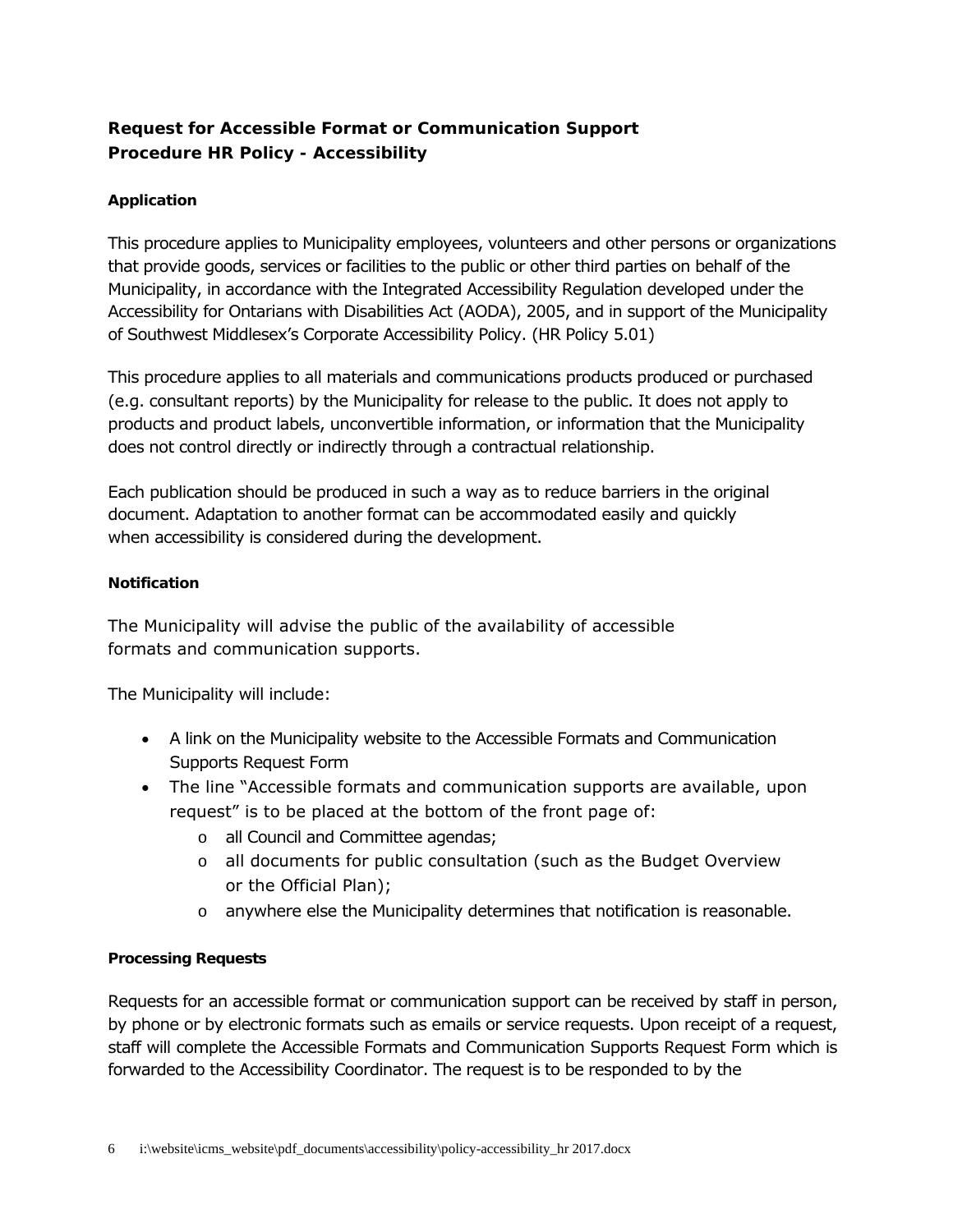Accessibility Coordinator in consultation with the department from where the request is originating.

All Municipality staff shall, upon request, and in consultation with the person making the request, provide or make arrangements to provide accessible formats and communication supports for persons with disabilities. Accessible formats and communication supports shall be provided:

- in a timely manner;
- taking into account the person's accessibility needs; and,
- at a cost that is no more than the regular cost charged to other persons.

Once the appropriate format or support is determined with the requestor, staff shall provide or arrange for the provision of the accessible formats and/or communication supports for persons with disabilities.

- If the Accessibility Coordinator determines that information is unconvertible, they shall, in consultation with the department from which the information is originating, provide the person requesting the information or communication with:
- (a) a written explanation as to why the information or communications are unconvertible; and,
- (b) a summary of the unconvertible information or communication.

## **Timeframe**

The timeframe for the conversion process of a document into an accessible format, or the provision of a communication support, can vary depending on the media chosen, the size, complexity, quality of source documents and the number of documents to be converted. The information requested shall be provided in a timely manner depending on the factors previously noted.

If the document being requested is the subject of a public consultation or has a set timeframe for public comment, the timeframe for document conversion and distribution must be taken into consideration.

## **Cost of Conversion**

Creating information and communications in accessible formats on websites can help reduce the cost of conversion.

When a member of the public requests a Municipality document in an accessible format or information with a communication support, the department of origin is responsible for the cost of conversion, materials and distribution of information.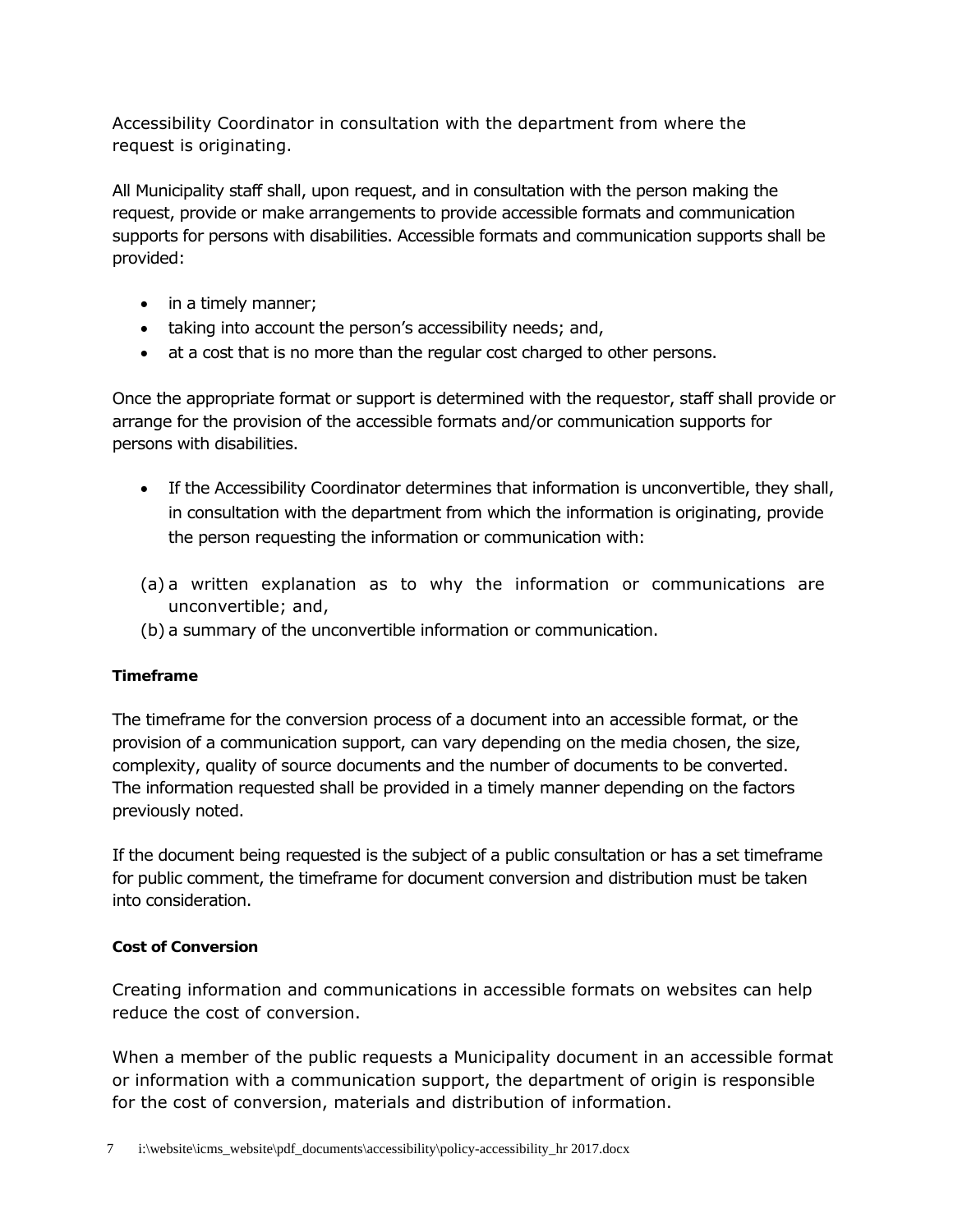## **Definitions**

**Accessible Formats** – these may include, but are not limited to, large print, recorded audio and electronic formats, Braille and other formats usable by persons with disabilities.

**Common Accessible Formats** − some of the most common accessible formats are (but are not limited to):

- HTML or electronic text version online that meet the WCAG 2.0 level A or AA;
- Text saved as an accessible Word document;
- Large text;
- Plain language versions; and,
- Braille.

**Communications** − the interaction between two or more persons or entities, or any combination of them, where information is provided, sent or received.

**Communication Supports** – these may include, but are not limited to: captioning, alternative and augmentative communication supports, plain language, sign language and other supports that facilitate effective communications.

**Common Communication Supports** – some of the most common communication supports are (but are not limited to):

- Screen reader software;
- Verbal plain language explanation of a written document;
- Video captioning, transcripts;
- Alternative and augmentative communication supports such as an FM Loop system or Communication Access Realtime Translation (CART); and,
- Sign language interpretation

**Electronic Text** – an electronic text means of presentation of information that enables various computer programs to convert the information into a "readable" format; electronic text where all illustrations or graphical information is explained fully in text.

**Information** – includes data, facts and knowledge that exist in any format, including text, audio, digital or images, and that convey meaning. The AODA information and communication standard does not apply to the following:

- 1. Products and product labels.
- 2. Unconvertible information or communications.

3. Information that the Municipality does not control directly or indirectly through a contractual relationship.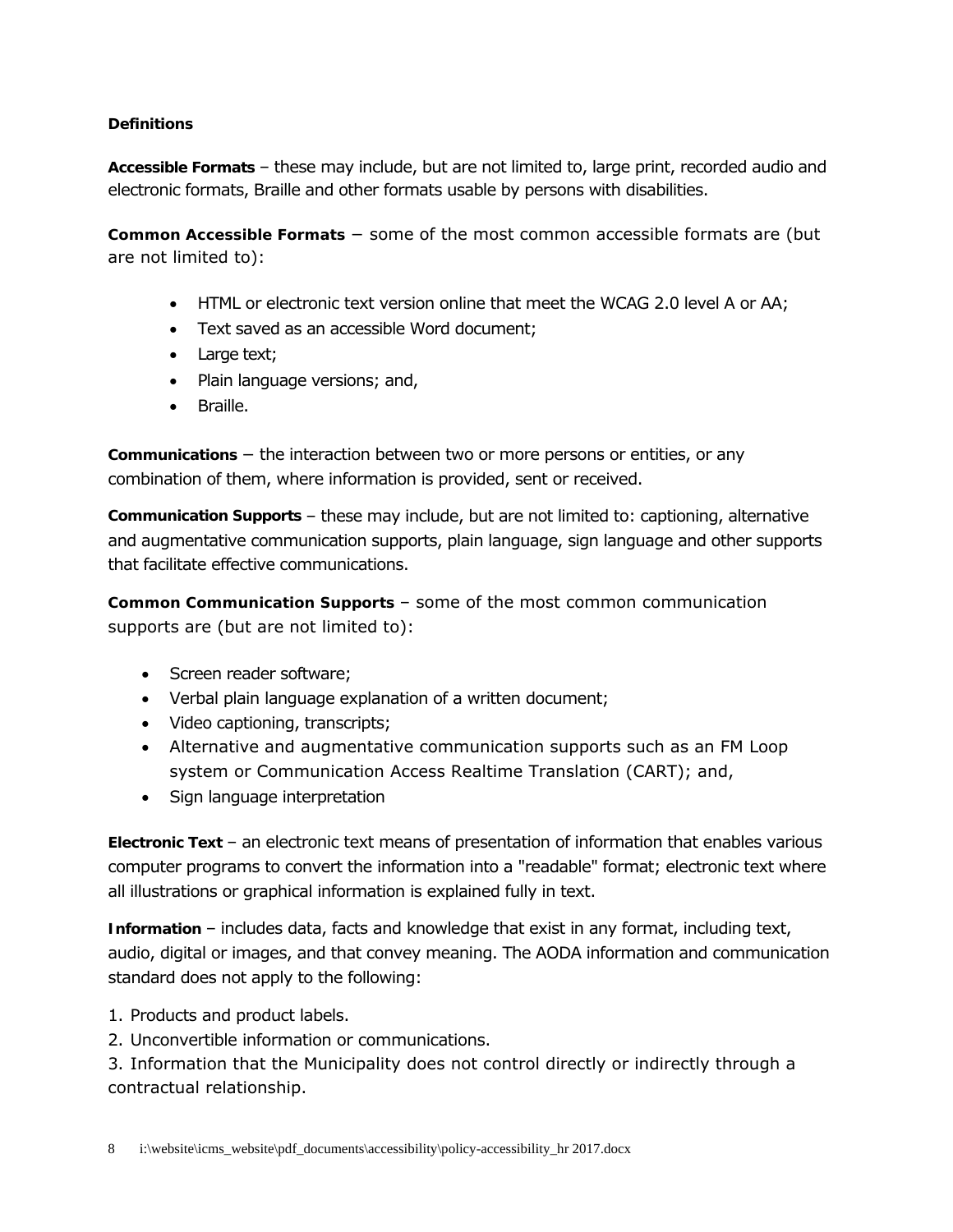**Unconvertible – it is not technically possible to convert the information or communications, or the technology to convert the information or communications is not available.**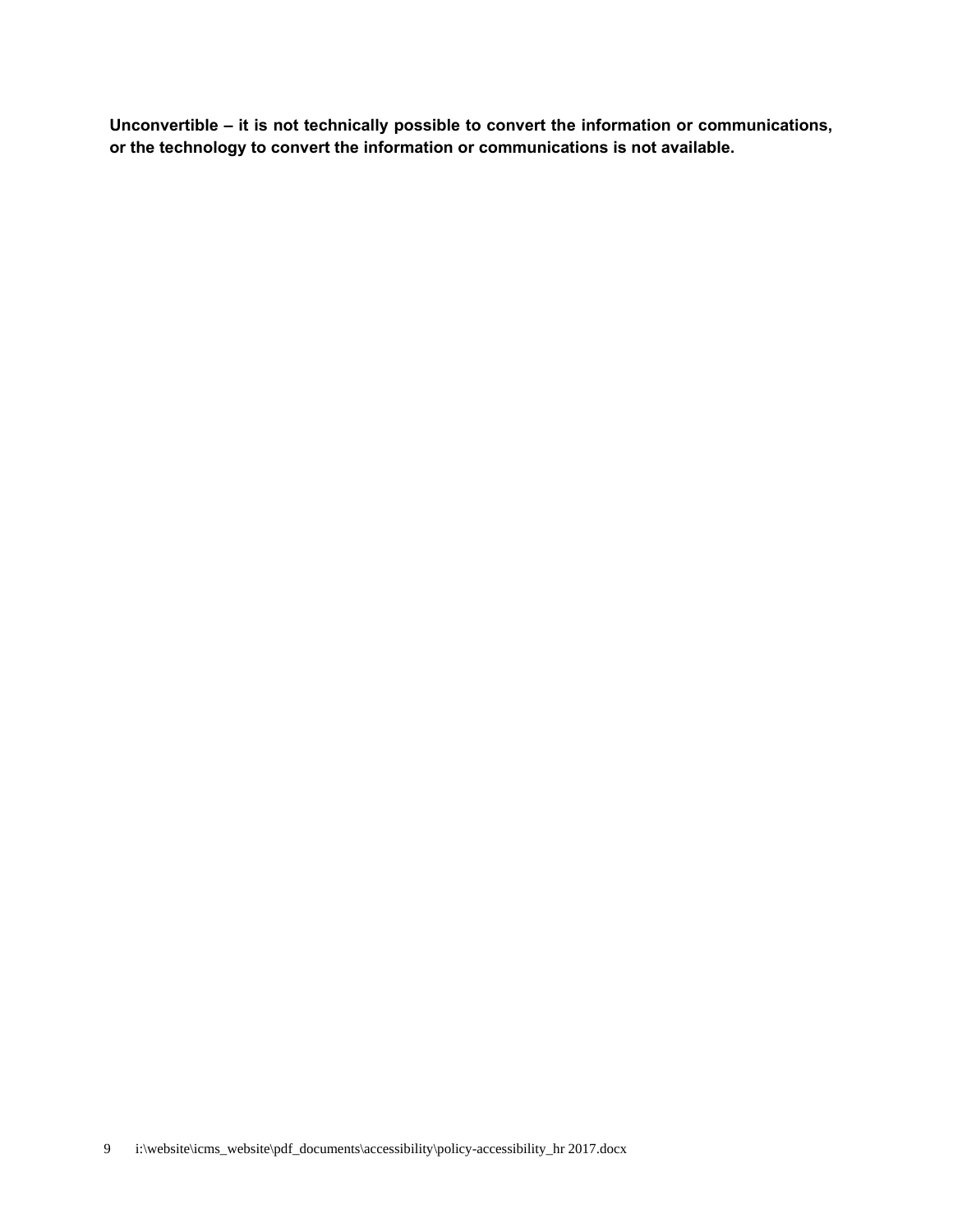## **American Sign Language (ASL) Interpreters**

If you receive a request for an ASL Interpreter, fill out the Request for Accessible Information and Communications Form. You will need to get some information from the resident making the request, including:

- Name
- Best way to contact the individual. (Keep in mind that the individual requesting an interpreter will likely have a communication disability, and may not be able to use a telephone. Suggest email, fax or Bell Relay Service as a way to communicate.)
- Date of meeting
- Location of meeting
- Make note of what type of meeting it is.

\*NOTE: An individual may request a specific interpreter. If they do, you are obligated to try to obtain that specific interpreter for the meeting.

Private interpreters are found through the Ontario Association of Sign Language Interpreters. You can search by individual or by geographical location.

The Canadian Hearing Society also provides real time captioning (CART) services as an alternative to interpreting.

Contact the Municipality's Accessibility Coordinator for a list of local private ASL interpretation service providers.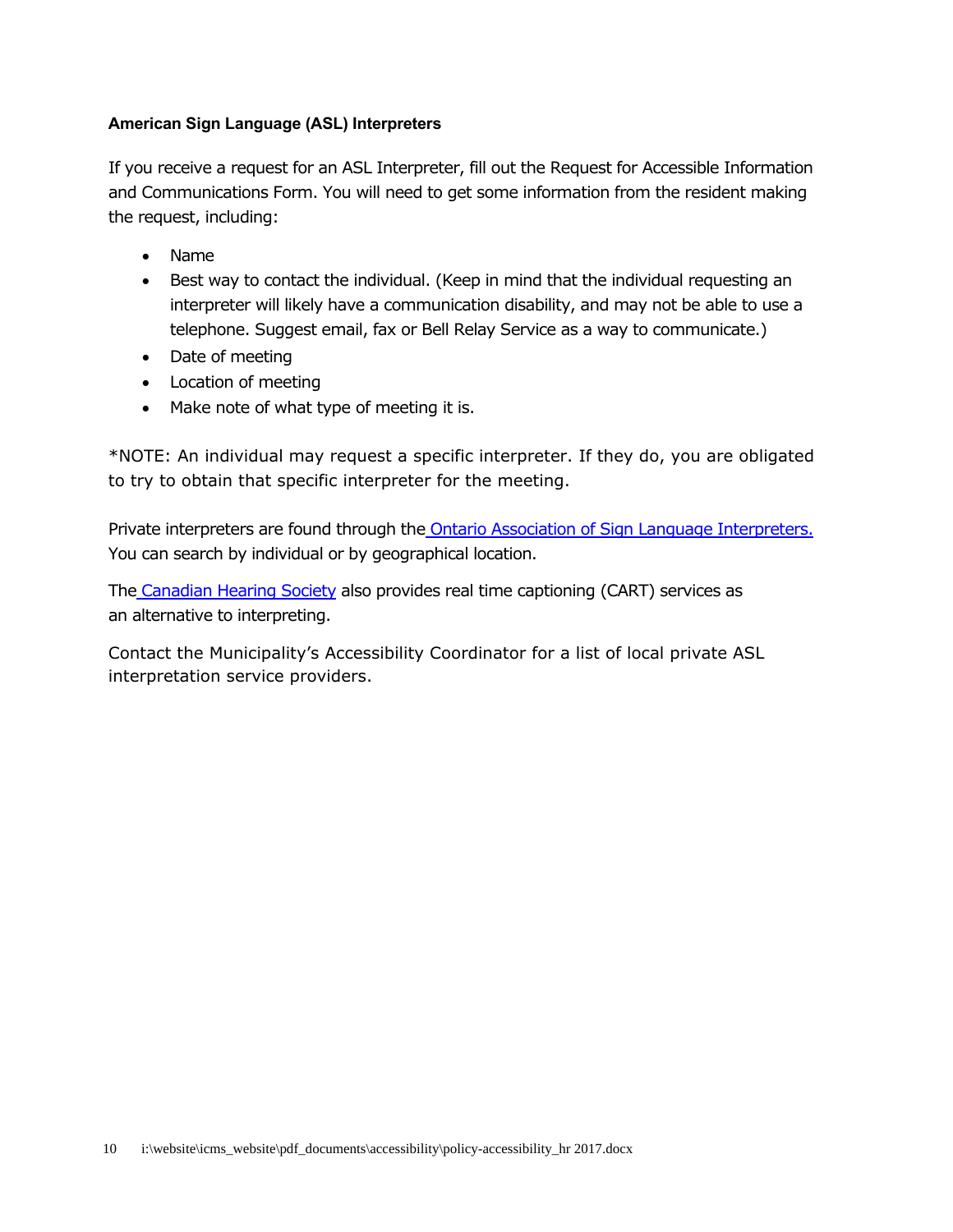## **Service Animal in the Workplace Procedure HR Policy - Accessibility**

## **Purpose:**

To provide a safe and healthy work environment for all employees and members of the public with regards to service animals in the workplace. To welcome people with disabilities and their service animals on the parts of our premises open to the public.

Staff shall ensure that accessible customer service is provided to all customers in accordance with this procedure and HR Policy 5.01.

## **Definition:**

Service animal: An animal is a service animal for a person with a disability if,

- a) the animal can be readily identified as one that is being used by the person for reasons relating to the person's disability, as a result of visual indicators such as the vest or harness worn by the animal; or
- b) the person provides documentation from one of the following regulated health professionals confirming that the person requires the animal for reasons relating to the disability:
	- i. A member of the College of Audiologists and Speech-Language Pathologists of Ontario.
	- ii. A member of the College of Chiropractors of Ontario.
	- iii. A member of the College of Nurses of Ontario.
	- iv. A member of the College of Occupational Therapists of Ontario.
	- v. A member of the College of Optometrists of Ontario.
	- vi. A member of the College of Physicians and Surgeons of Ontario.
	- vii. A member of the College of Physiotherapists of Ontario.
	- viii. A member of the College of Psychologists of Ontario.
	- ix. A member of the College of Registered Psychotherapists and Registered Mental Health Therapists of Ontario. O. Reg. 165/16, s. 16.

#### **Implementation:**

#### **Staff Responsibilities**

If a service animal accompanies a person with a disability, staff shall ensure that the person is permitted to keep the animal with him or her.

The person with the service animal shall be welcomed in the areas of Municipality owned or operated premises that are open to the public.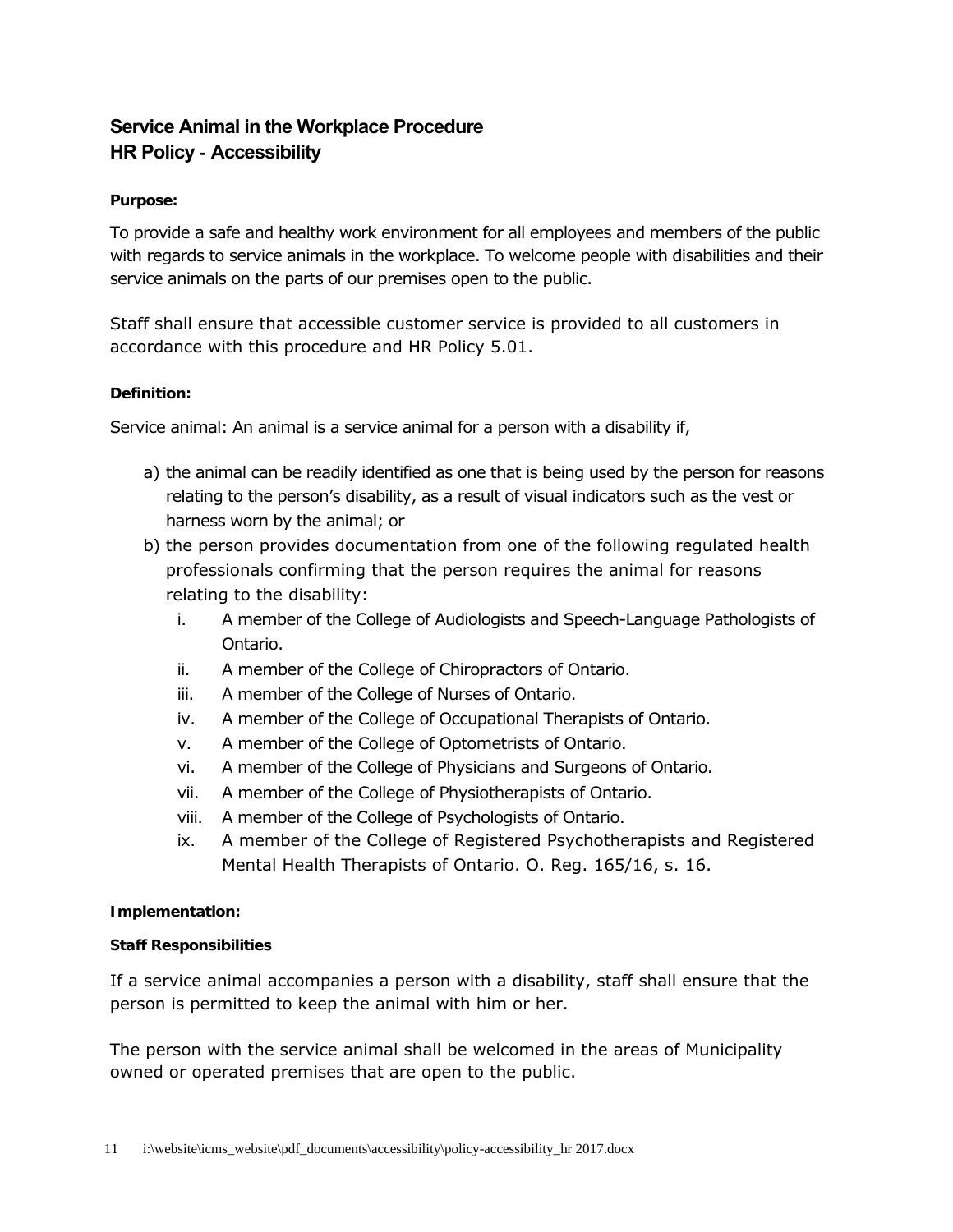#### **Customer's Responsibility**

A customer with a disability who is accompanied by a service animal is responsible for maintaining care and control of the animal at all times.

In the unlikely circumstance that the customer is unable to gain control of their service animal staff shall:

## **Step One:**

Advise the customer about their responsibility to maintain appropriate care and control of the animal at all times. Allow the customer an opportunity to gain control and rectify the situation. In the event that the animal is acting in a manner that causes health and safety concerns (i.e. acting in an aggressive manner), staff may proceed directly to step two.

## **Step Two:**

In the event that the animal is acting in a manner that causes health and safety concerns staff may request the customer to remove the animal from the situation and/or area of concern until such time that care and control is resumed. In such a situation staff shall use reasonable efforts to make sure other measures are available to enable the person with a disability to access goods or services.

#### **General Information**

- Service animals are specially trained to assist a person with a disability. They might open doors, pick up items, predict seizures, alert to sounds, etc.
- Service animals may be dogs or other types of animals.
- Service animals are not pets  $-$  they are working animals. Do not pet or talk to a service animal.
- Service animals provide a vital service; they are allowed to be with their owner at all times, unless otherwise prohibited by law.
- Service animals in training will be welcome in all Municipality owned facilities, provided they adhere to all Municipality procedures relating to service animals.

#### **Identifying a Service Animal**

A service animal can be easily identified through visual indicators, such as when it wears a harness or a vest, or when it helps the person perform certain tasks.

When a service animal cannot be easily identified, staff may ask a person to provide documentation (letter or form) from a regulated health professional that confirms the person needs the service animal for reasons relating to their disability.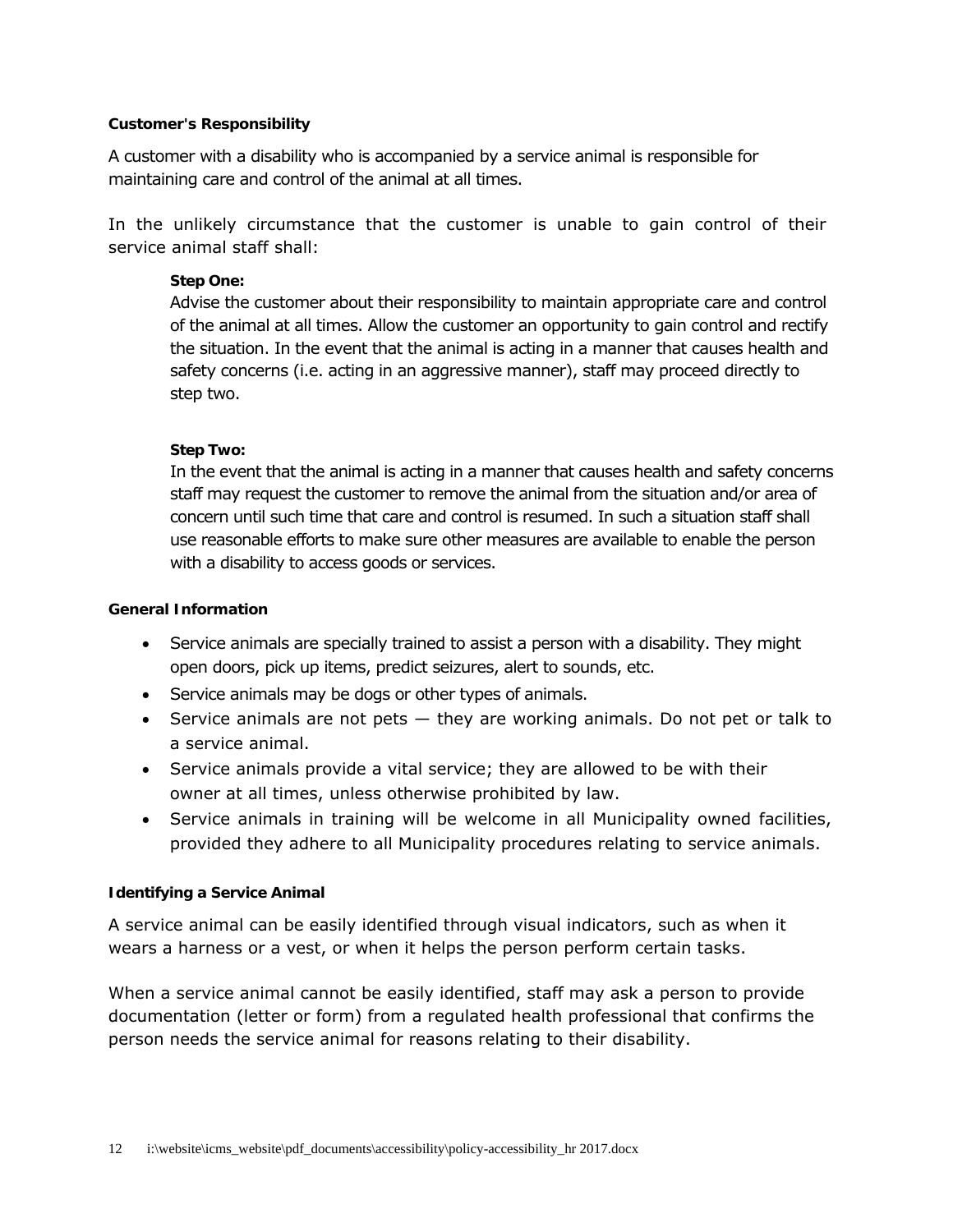## **Exceptions**

If service animals are prohibited by another law, Municipality staff will do the following to ensure people with disabilities can access our goods, services or facilities:

- explain why the animal is excluded
- discuss with the customer another way of providing goods, services or facilities

#### **Exception: Where Food is Prepared, Stored or Sold**

The Health Protection and Promotion Act states that animals are not allowed in places where food is manufactured, prepared, processed, handled, served, displayed or stored. It does make an exception for service animals to allow them to go where food is normally served or sold.